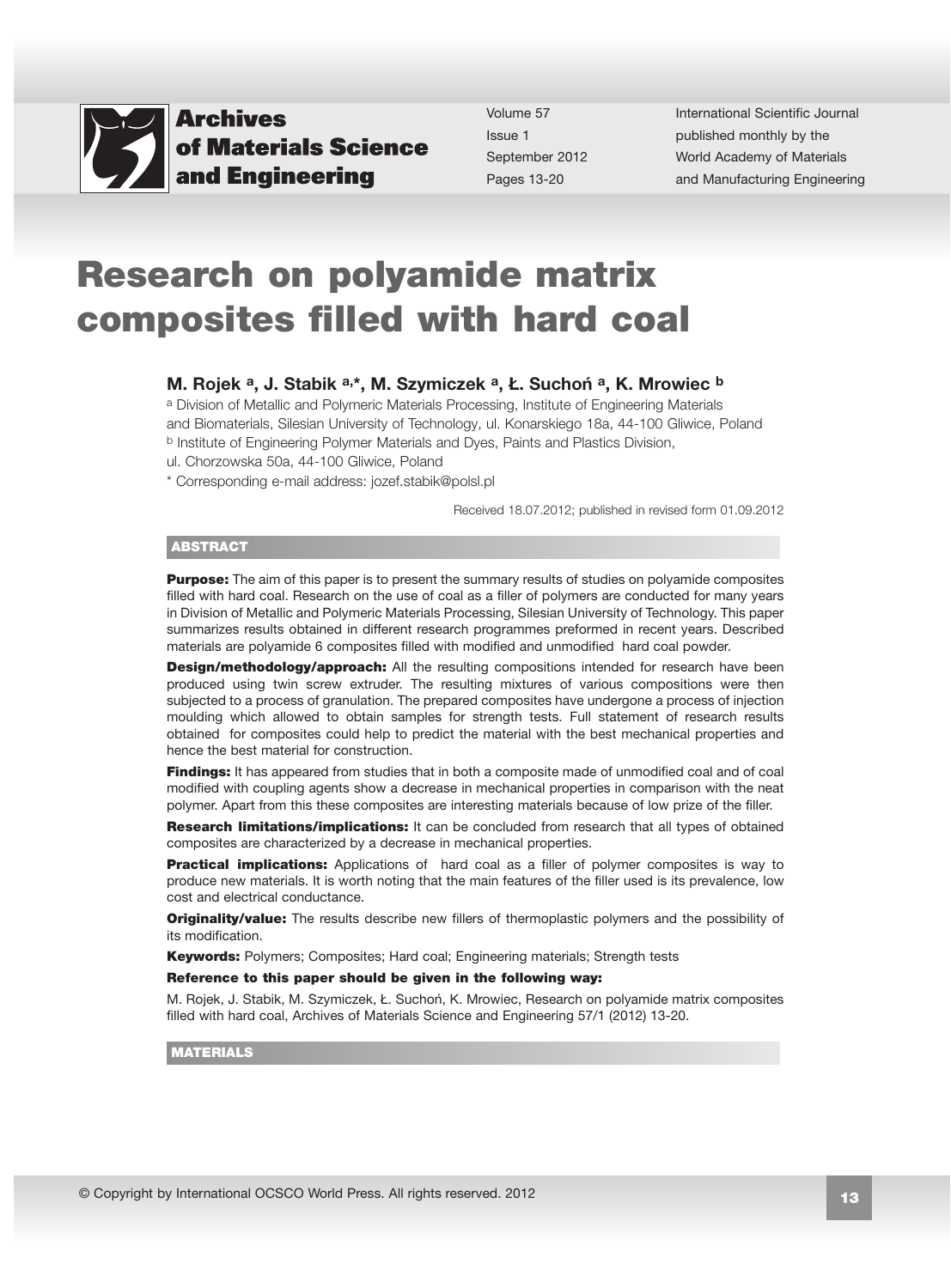# **1. Introduction**  1. Introduction

Demands posed by current technique for engineering materials force to search for new materials or changing the properties of existing materials that will meet desired requirements. Engineering polymeric materials have found a permanent place in technical practice as materials that are commonly used in all industries. These materials offered a wide range of very different properties, substituting materials such as ceramics, glasses and metals. Low levels of investment in the processing of polymers have made the materials very prevalent in everyday life. It is worth to noting that engineering polymer composites have been known very well to date. However possibility of producing new composites based on old engineering materials gives us a big hopes to make new materials with innovative properties [1, 2].

It is necessary to cope with the increasingly demands to modern materials. It is the main reason that the Institute of Engineering Materials and Biomaterials, Department of Metal Processing and Polymer Materials, Silesian University of Technology for many years is involved in research on the use both unmodified and modified hard coal as a filler in polymeric materials.

Willingness to use the newly created composite as universal engineering materials need to know not only its mechanical properties and processing but also magnetic, electrical and thermodynamic properties. At the same time, strength characteristics are the main factor determining the use of the newly formed material in today's technology. The use of fillers is the easiest way to modify and achieve different or new features in the case of polymeric materials. In principle it is possible to specify the two main types of fillers [3-6]:

- Active fillers the aim of those is improving strength properties in obtained composites,
- Passive fillers their main purpose is to reduce the manufacturing cost of composites without significantly reducing its characteristics.

The most common fillers used for producing polymer matrix composites are various forms of fibres and powders. As filler we call solid particles in the polymer of which content is approximately 10% by the weight. An important feature of highly filled polymer composites is the fact that the polymer matrix acts as a binder whose task is to combine the fibres or particles of filler [7, 8].

As indicated in industrial practice it is possible to specify a large amount of used powder fillers. The most commonly used are [9]:

- kaolin.
- powdered chalk and precipitated calcium carbonate,
- powdered quartz,
- mica,
- graphite,
- dolomite flour,
- talc.

The fillers and their influence on the properties of both thermoplastics and thermosetting resins has been understood in detail, so they may be called typical. At the same time it is possible to apply the new fillers such as hard coals whose impact on the properties of plastics is not yet fully understood [10].

Very important is the fact that it is not possible to obtain a significant improvement of all listed properties. It should be pointed that it is not possible to obtain an ideal filler that effects on polymer which would be versatile enough that contributed significantly to the improvement of all the known properties. The actual improvement in one or more of the properties is burdened with worsening many others [11, 25].

The most commonly found negative effects occurring during the use of fillers are [12, 13, 25]:

- sedimentation leading to the formation of inhomogeneities,
- agglomeration resulting in a reduction of strength,
- difficulty to obtain appropriate processing properties,
- reduction of dielectric properties due to the presence of increased absorption of moisture,
- significant deterioration of mechanical properties due to improper surface characteristics.

The process of creating polymer reinforcing by the fillers depending on many factors. Among the most important conditions affecting the change of properties of the composite can be distinguished: chemical structure of polymer and filler, the kind of phase, size and shape of the filler particles, area of distribution of dispersed and diffuse phase, processing conditions and in particular the mixing of ingredients and the process of forming composites, and one of the most important factors is occurrence of adhesion of polymer matrix to the filler particles. Not without a significance is the fact that the possibility of proper wetting of the filler by the polymer matrix determines the correct mixing process which results in adhesion between polymer matrix and the filler, and obtaining the effect of reinforcement [14].

Fillers with polar or hydrophilic surface nature are major groups among these materials. A typical example of the filler belonging to this family is the hydrophilic silica obtained by the presence of many silane groups, which due to the thermal effect around 200°C are converted to siloxane. An important element often determining the possibility of a proper connection of the filler and the matrix are the properties of dispersion. Process of dispersion and wetting of the filler surface by the polymer is often disturbed by the presence on the filler surface large quantities of water whose presence is highly undesirable [15, 16].

Application of coupling agents in the polymer-filler system is the main method of producing or improving physical or chemical connections in this system.

Commonly used adhesion promoters both silanes and titanates have a wide field of applications for both modified thermosetting resins and thermoplastics. In order to improve mechanical and electrical properties, thermal stability of hydrophobic or finished products the use of coupling agents in polymer-filler system could bring many benefits. At the same time it is worth noting that in the case of modifications of filler surface only sufficiently strong connection with the polymer matrix may allow the occurrence of positive transfer of stresses that affect the composite during its normal use. Frequently occurring problem is the need to combine two very different systems. An example is a filler with very high modulus and a polymer with a small modulus. The solution in this case is formation an interlayer between two different materials with intermediate properties. All of these features can provide only properly chosen aperture. The basic problem is the correct choice of the coupling agent during attempts to modify the surface of the fillers. One of the most commonly used coupling agents are organosilicon and are titanate adhesion promoters.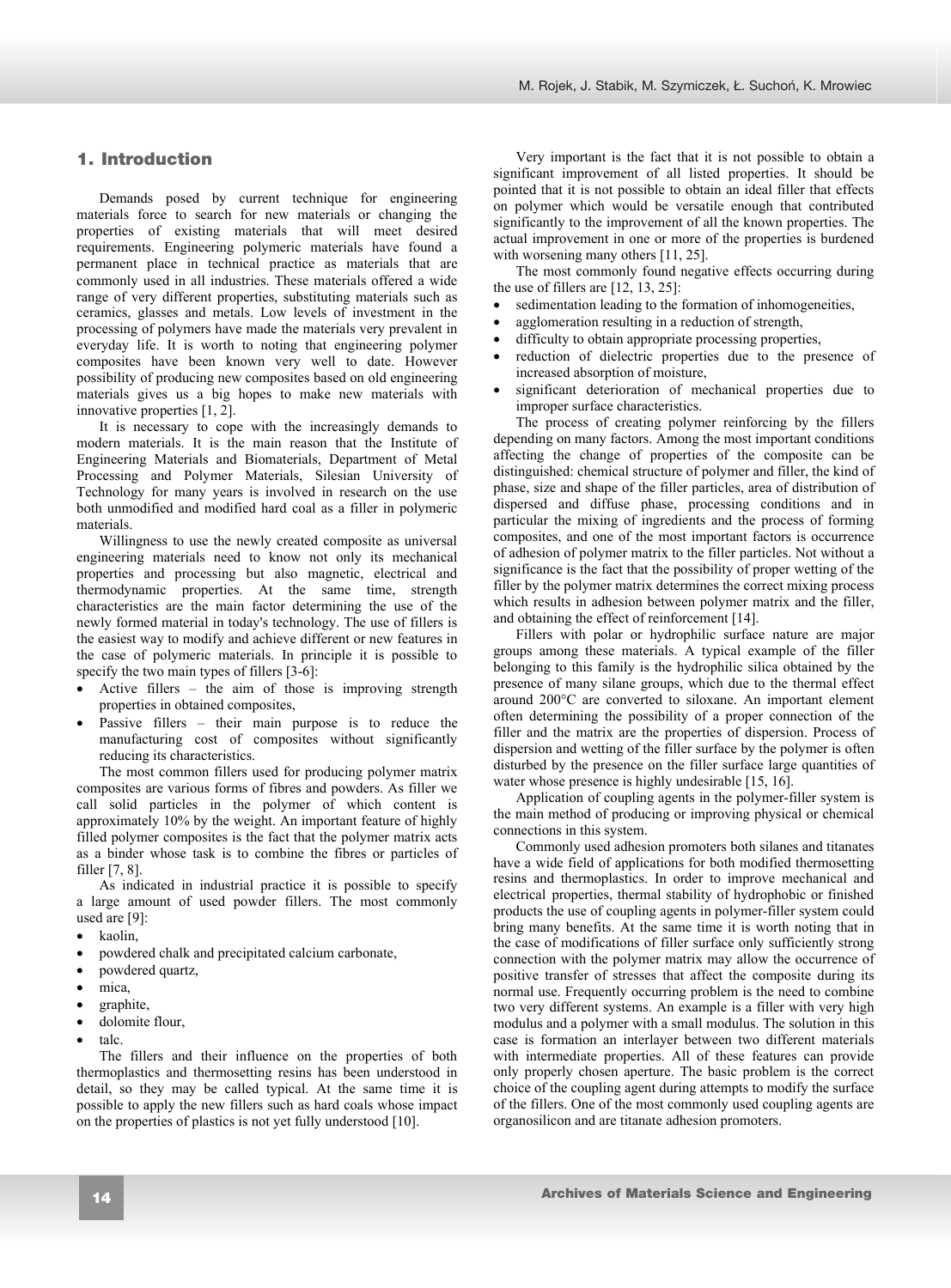The main feature of the substance commonly called silanes is the possibility of impact to change properties in surface of solids containing free hydroxyl groups. Among the coupling agents is possible to enumerate the most widely used. These include [17, 25].

 $UCC$  – "Union Carbide Corp.", USA; DC – "Dow Corning Corp.", USA; CHISSO – "CHISSO Corp., SP Divison", Japan; GE – "General Electric Corp.", USA; W – Wacker-Chemie GmbH.", Germany.

- x (CH3COO)3SiCH=CH2, Vinyltrimethoxysilane, UCC, DC, CHISSO, W,
- $(CH<sub>3</sub>O)<sub>3</sub>Si(CH<sub>2</sub>)<sub>3</sub>OCOC(CH<sub>3</sub>)=CH<sub>2</sub>, 3-3-(trimethoxysilyl)propyl$ methacrylate, UCC, DC,
- $(C<sub>2</sub>H<sub>5</sub>O)<sub>3</sub>SiCH<sub>2</sub>CH<sub>2</sub>SH<sub>2</sub>$ -Merkaptoethylotrietoxy-silane, UCC,
- $(CH_3O)_3Si(CH_2)_3SH$ , 3-Merkaptopropyl trimetoxysilane, UCC, DC, CHISSO, GE, W,
- $(CH<sub>3</sub>O)<sub>3</sub>Si(CH<sub>2</sub>)<sub>3</sub>Cl$ , 3-chloropropyltrimethoxysilane, UCC, DC, CHISSO, W,
- $(C_2H_5O)$ <sub>3</sub>Si(CH<sub>2</sub>)<sub>3</sub>NH<sub>2</sub>, 3-aminopropyltriethoxysilane, UCC, CHISSO, GE.

### **1.1. Characteristics of organosilicon coupling**  1.1. Characteristics of organosilicon coupling **agents**  agents

Basic adhesion promoters such as organosilicon coupling agents are characterized by the presence of two types of functional groups. General formula of this substances is  $(RO)$ <sub>3</sub>Si $(CH<sub>2</sub>)$ <sub>n</sub>Y. There are some substituents possible to distinguish:

- $RO -$  is a substituent of alkoxy group (OCH<sub>3</sub> lub OC<sub>2</sub>H<sub>5</sub>) which hydrolize easily,
- $(CH<sub>2</sub>)<sub>n</sub>Y -$  is a substituent of carboxyfunctional group.

Among organosilicon coupling agents two methods of application can be basically distinguished:

- In the first method the adhesion promoter is applied as an aqueous solution, the solution in an organic solvent or in pure form. Filler surface is subjected to pre-treatment by adhesion promoter;
- The second method involves mixing a coupling agent with both the filler and the polymer.

Using water as a solvent results in the hydrolysis and forming a silanotriol, what is shown by the reaction model (1).

$$
(RO)_3Si(CH_2)_3Y + 3H_2O \to (HO)_3Si(CH_2)_3Y + 3ROH \tag{1}
$$

However, in the case of the use of silane solutions with organic solvents condensation occurs between the silane group present on the surface of silica and alkoxy group of silane. The reaction illustrates the scheme of reaction (2):

$$
SG - OH + (RO)_3Si(CH_2)_3Y \to SG - O - Si(OR)_2(CH_2)_3Y + ROH \quad (2)
$$

For the most typical filler which is fibreglass bonding process of silane with the surface of the filler occurs through the presence of OH ions. These ions originate from layer of water adsorbed on the glass surface. The process of adsorption on the surface of glass fibre is terminated after about 30 seconds. And then there is

a condensation of silanol groups of silica surface with one hydroxyl group of silanotriol. This leads to the formation of siloxane bonds presented by a model (3).

 $SG - OH + (HO), Si(CH_2), Y \rightarrow SG - O - Si(OH), (CH_2), Y + H_2O$  (3)

The use of these measures provides the coated glass surface hydrophobicity resulting in good resistance to water and weather conditions. At the same time the primary determinant of the widespread use of such preparation is the presence of vinyl radical in the molecule of organic silicon which allows for copolymerization with polyesters [17].

It is worth noting that the different silane promoters behaviour was observed in relation to different mineral fillers. High efficiency of this type of adhesion promoter was observed for composites whose fillers exhibited surface properties of a neutral or alkaline nature, in particular alumina, silica and glass. It should be noted that for fillers such as magnesite, calcium carbonate and carbon black which surfaces are basic in nature these coupling agents are not performing well. Achievement of better outcomes are possible through the use of zirconian or titanium adhesion promoters [18, 25].

#### **1.2. Characteristics of titanate coupling agents**  1.2. Characteristics of titanate coupling agents

Coupling agents such as titanates essentially perform similar function as previously described organosilicon materials. Among the main features which characterize these filler -polymer system are: improving the adhesion, strengthening the catalytic reaction, improving the filler dispersion and improving the rheological properties of the composite. In many cases the use of titanates allows for a significant increase of filling degree of compositions with inorganic fillers [19]. The main advantages of using titanium coupling agents in manufacturing processes and in exploitation are [19, 24]:

- $\bullet$  Durability of parts is increasing,
- The dosage is made directly to the mixture,
- Coupling agents are used in small amounts from  $0.2$  to  $1\%$ ,
- Increasing is the corrosion resistance,
- Reduced is the viscosity of the composite mixtures and thereby improved is the flow of material.

### **2. Materials for research**  2. Materials for research

For preparing carbon-polymer composites for tensile test the following materials were used [24, 25]:

- Polyamide 6 with trade name "Nevimid 6 MLD Naturale" produced by "Nevicolor";
- x Hard coal powder filler: hard coal type 35 from Zofiówka mine, milled and sieved by sieve with 0.035 [mm] mesh diameter.

At the same time some of composition contain a hard coal filler with modified surface. For surface modification the following organosilicone and titanate coupling agent were used:

Silan A-1100 with chemical name aminopropyltriethoxysilane.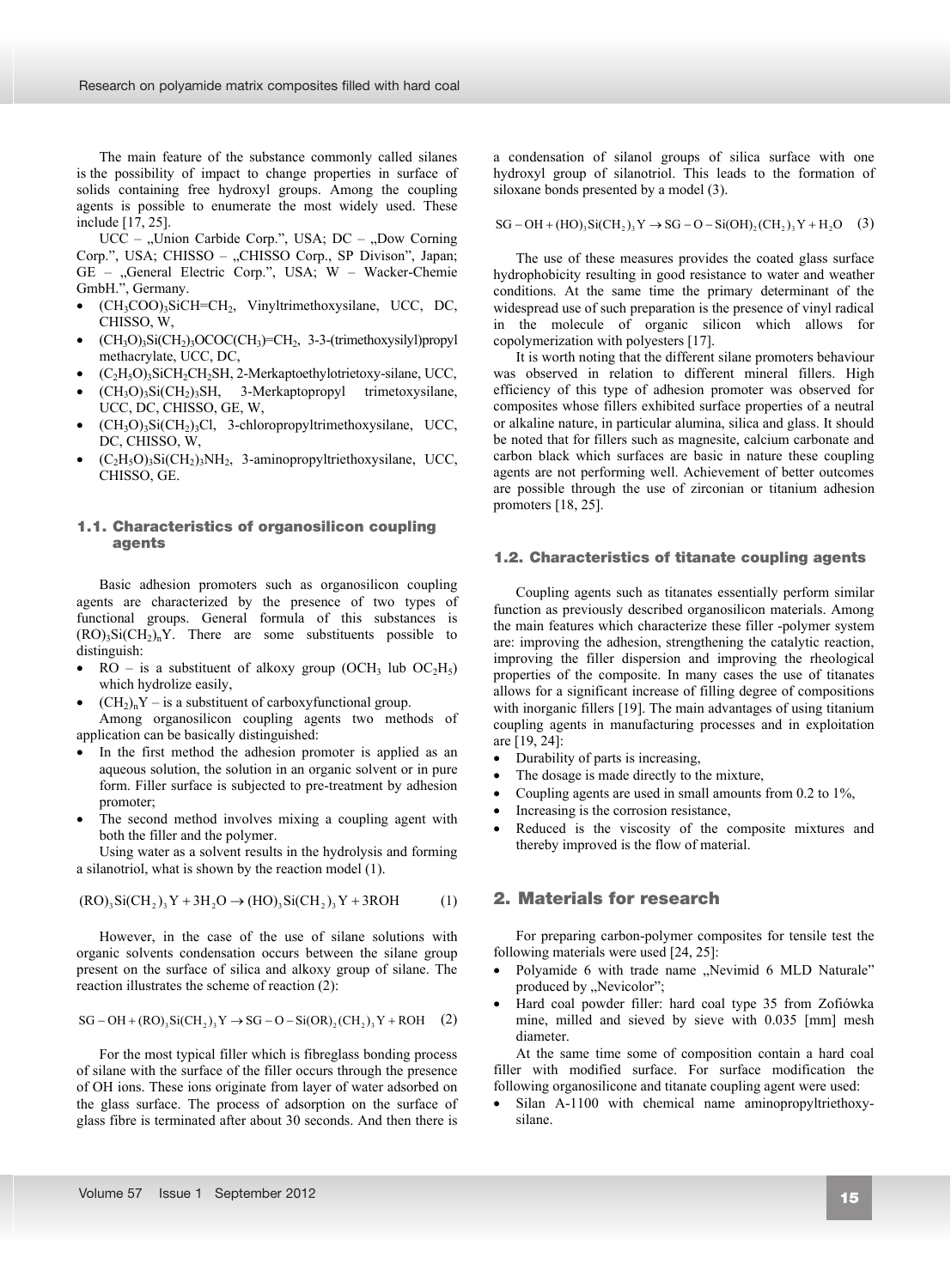- Silan A-172E with chemical name vinyl tris(2methoxyethoxy)silane.
- Silan A-174NT with chemical name gamma-metacryloxypropylotrimetoksysilane.
- x Titanate KR 12/H with content: 65% KR 12/H *((Tris (dioctylphosphato-O'')(propan-2-olato)titan) and*i 35% silicon dioxide
- Titanate KR TTS/H with content: 65% KR TT S/H ((Titane-IV 2-propanolato, tris(isooctadecanoato-O-)) and 35% silicon dioxide.

Coupling agents used in research are manufactured by: titanates "Ken-React" whilst silanes "GE Advanced Materials-Silicones".

Table 1 contains the summary of physical properties and chemical composition of hard coal filler. Whilst in Tables 2, 3, 4, 5, 6 the main properties of adhesion promoters are shown.

Table 1.

Physical properties and chemical composition of hard coal filler

| Hard coal type 35 from Zofiówka mine |  |  |
|--------------------------------------|--|--|
| 1.33                                 |  |  |
| Element content, % wt.               |  |  |
| 88.46                                |  |  |
| 4.68                                 |  |  |
| 4.46                                 |  |  |
| 1.87                                 |  |  |
| 0.52                                 |  |  |
|                                      |  |  |

Table 2.

Physicochemical properties of silan A-1100 [19]

| Physical form    | liquid                                               |
|------------------|------------------------------------------------------|
| Colour           | clear                                                |
| <b>Smell</b>     | amine                                                |
| Melting point    | $\rm <$ -70 $\rm ^{\circ}C$                          |
| Boiling point    | 220°C in 1013 hPa                                    |
|                  | 96°C Method: ASTM D 93                               |
| Vapor pressure   | $<$ 1.33 hPa in 20 $^{\circ}$ C                      |
| Density          | 0.95 g/cm <sup>3</sup> in 25 $^{\circ}$ C (1013 hPa) |
| Water solubility | Reacts fast                                          |
|                  |                                                      |

Table 3.

|  | Physicochemical properties of silane A-172E [20] |  |  |
|--|--------------------------------------------------|--|--|
|--|--------------------------------------------------|--|--|

| Physical form    | liquid                                               |
|------------------|------------------------------------------------------|
| Colour           | clear                                                |
| <b>Smell</b>     | esther                                               |
| Melting point    | $\rm <$ -70 $\rm ^{\circ}C$                          |
| Boiling point    | 285°C in 1013 hPa                                    |
| Flash point      | 92°C Method: ASTM D 56                               |
| Vapor pressure   | $\leq 6.65$ hPa in 20 $^{\circ}$ C                   |
| Density          | 1.04 g/cm <sup>3</sup> in 25 $^{\circ}$ C (1013 hPa) |
| Water solubility | Reacts slowly                                        |

| Table 4.                                          |                                           |  |  |
|---------------------------------------------------|-------------------------------------------|--|--|
| Physicochemical properties of silane A-174NT [21] |                                           |  |  |
| Physical form                                     | liquid                                    |  |  |
| Colour                                            | clear                                     |  |  |
| Smell                                             | esther                                    |  |  |
| Melting point                                     | $< -40$ °C                                |  |  |
| Boiling point                                     | 255°C in 1013 hPa                         |  |  |
| Flash point                                       | 108°C Method: ASTM D 56                   |  |  |
| Relative vapor density                            | >1                                        |  |  |
| Density                                           | 1.045 g/cm <sup>3</sup> in $25^{\circ}$ C |  |  |
|                                                   | (1013 hPa)                                |  |  |
| Water solubility                                  | Reacts slowly                             |  |  |

Table 5.

| Physicochemical properties titanate KR 12/H [24] |                         |
|--------------------------------------------------|-------------------------|
| Physical form                                    | Solid powder            |
| Colour                                           | Light yellow            |
| Smell                                            | charakterictic          |
| Melting point                                    |                         |
| Boiling point                                    | 71°C in 1013 hPa        |
| Flash point                                      | 148°C Method: ASTM D 56 |
| Relative vapor density                           | >1                      |
| Density                                          |                         |
| Water solubility                                 | Non soluble             |

Table 6.

Physicochemical properties of tytanate KR TTS/H [24]

| Physical form          | Solid powder                                            |
|------------------------|---------------------------------------------------------|
| Colour                 | white                                                   |
| Smell                  | Fat                                                     |
| Melting point          |                                                         |
| Boiling point          | 148°C in 1013 hPa                                       |
| Flash point            | 93°C Method: ASTM D 56                                  |
| Relative vapor density |                                                         |
| Density                | 0.950 g/cm <sup>3</sup> in $25^{\circ}$ C<br>(1013 hPa) |
| Water solubility       | $10 \text{ g/l}$                                        |

Filler used in the studies in the form of pulverized coal has been obtained as follows. Purchased raw material was in the form of pea coal with grain size about 50 mm. Decreasing of grain size was obtained by mechanical treatment. Mechanical treatment of coal was carried on the following devices:

- Alligator crusher,
- Beater mill,
- Ball mill.

After primary mechanical treatment the material was pulverized with ball mill. It is worth to saying that the humidity of milled material was below 2%. Milling in ball mill had a basic importance on obtained grain size. Milling process was carried with following parameters: during milling one portion of filler in milling chamber of ball mill was 0.5 kg and 4 kg of balls were added, while milling time was chosen experimentally and was about 15 minutes. Figure 1 illustrates ball mill applied for acquirement of the filler.

For obtaining filler with relevant properties modification of filler surface was carried. The aim of modification was relevant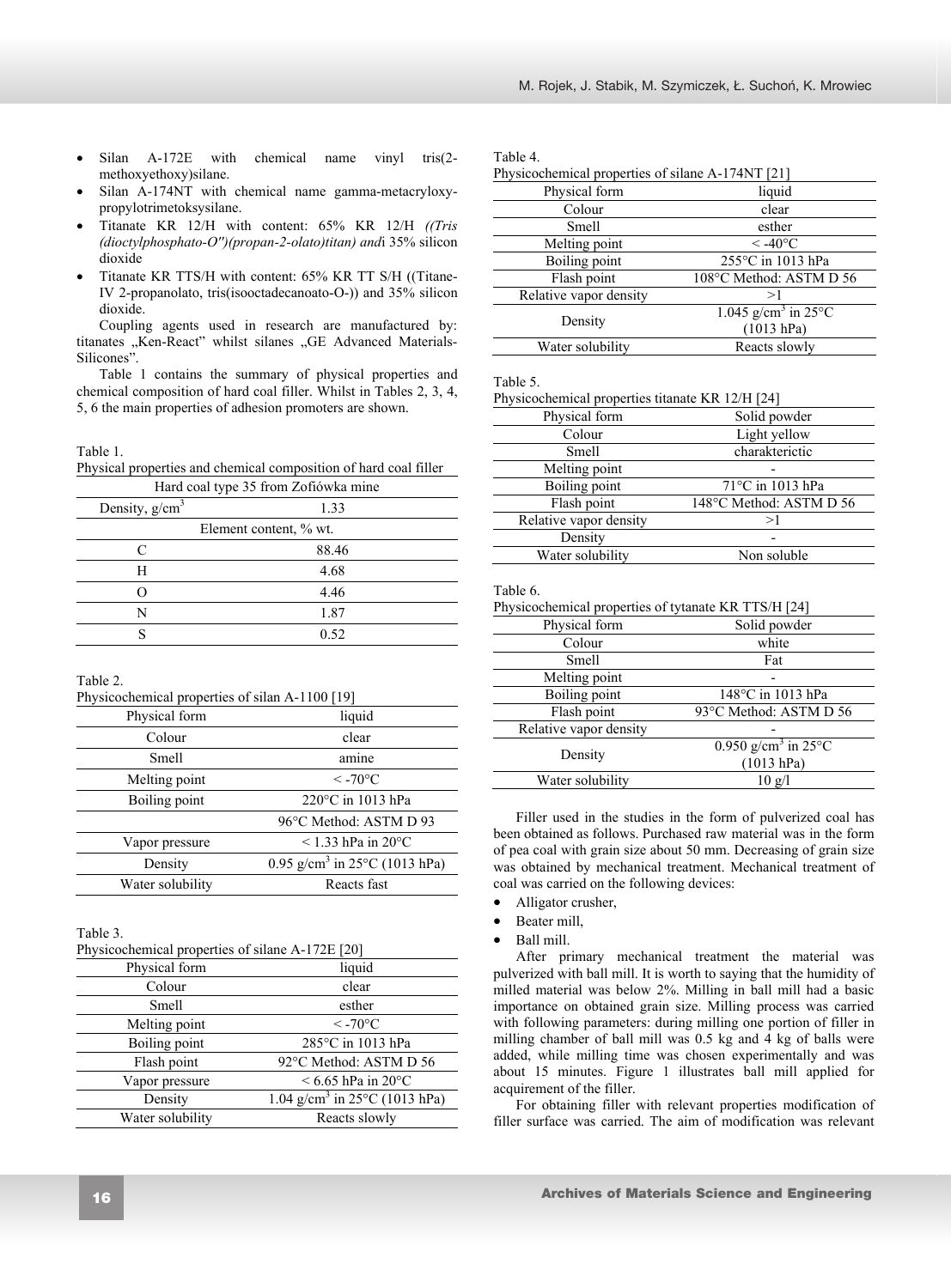covering of filler surface with coupling agents. As it was said, covering of powder filler with organosilicon or titanate coupling agent have to improve adhesion between filler and polymer matrix. For modification 3 silane coupling agents and 2 titanates were used. Titanates were added directly to polymer-filler mixture in aim to introducing it in form of powder. Titanate coupling agent in both cases was added in content of 1% by weight. Modification by silane was carried by aqueous solution of silane method. Aqueous solution of silane was prepared as follow: as a solvent demineralised water was used. It is worth to note that these silanes should be prepared with water with relevant pH. Relevant pH was obtain by using 35% solution of hydrochloric acid. The pH value varied depending on the used organosilicon coupling agent. Methodology of preparing solvent with accurate pH value is shown below:

- pH of silane A-172E with solvent was 4.5-5. The value was obtained by adding  $150$  ul of hydrochloric acid to 1 L of demineralised water,
- pH of silane A-174NT with solvent was 3.5-4. The value was obtained by adding  $185$  µl of hydrochloric acid to 1 L of demineralised water,
- there was no necessity for pH correction of silane A-1100.



Fig. 1. Ball mill with drive gear [25]

Relevant modification of solvent allow for preparing good mixture of mineralized water and organosilicon coupling agents. The amount of silane dosing in all cases was one part by weight per hundred parts by weight of solvent. Mixing the silane with properly prepared portions of the solvent led to the hydrolysis reaction of alkoxy groups in the molecules of organosilicon coupling agents.

Powder filler was covered by suitable prepared solutions of silane. Next step was removing of water from the mixture what was achieved by filler drying.

In order to produce a composite for all used coupling agents 200 g weighed sample were prepared. The compositions were prepared in three weight ratios of 7%, 14%, 21%. All prepared weighed sample was performed on a laboratory analytical balance. The prepared feed material was subjected to an extrusion in laboratory twin screw extruder "Leistritz". The prepared composite was then granulated by a knives granulator. The prepared pellets were then used to prepare samples for strength tests. These samples were produced in the method of injection moulding. Injection of samples was performed with the ARBURG

injection moulding machine. The process of extrusion and injection of samples was conducted in the Central Mining Institute in the Department of Materials Science and Engineering [24, 25].

# **3. Description of achieved results of**  3. Description of achieved results **research**  of research

Before strength test of composite the sieve analysis of filler was carried out, directly after milling process of filler and before modification of filler surface. Sieve analysis was performed to estimate the particle size distribution. With the obtained results it is possible to determine their percentage in the resulting composite. The results of the analysis are shown in Figure 2.



Fig. 2. Particles size distribution of powder filler [25]

As it results from figure the biggest part in filler has grains with size smaller than 0.035 mm. After the stage of preliminary tests fundamental research were carried out. In particular it was the static tensile test, impact measurement, determination of abrasion resistance and friction coefficient.

### **3.1. Static tensile test**  3.1. Static tensile test

Strength tests were performed according to standard PN-EN ISO 527-1. The study was performed with a universal testing machine Instron Measurements were carried out under the following conditions [25]:

- $\bullet$  tensile rate 50 mm/min,
- 4 kN force range,
- temperature of  $23 \pm 1^{\circ}C$ ,
- dumb-bells type 1A samples,
- five test pieces for each of the prepared compositions.

With the performed measurements maximum tensile strength and elongation at break were specified.

#### **3.2. Impact strength** 3.2. Impact strength

Toughness measurement was performed using Charpy method. The hammer used for this purpose had the ability to change the nominal impact energy in the range of values 7.5, 15,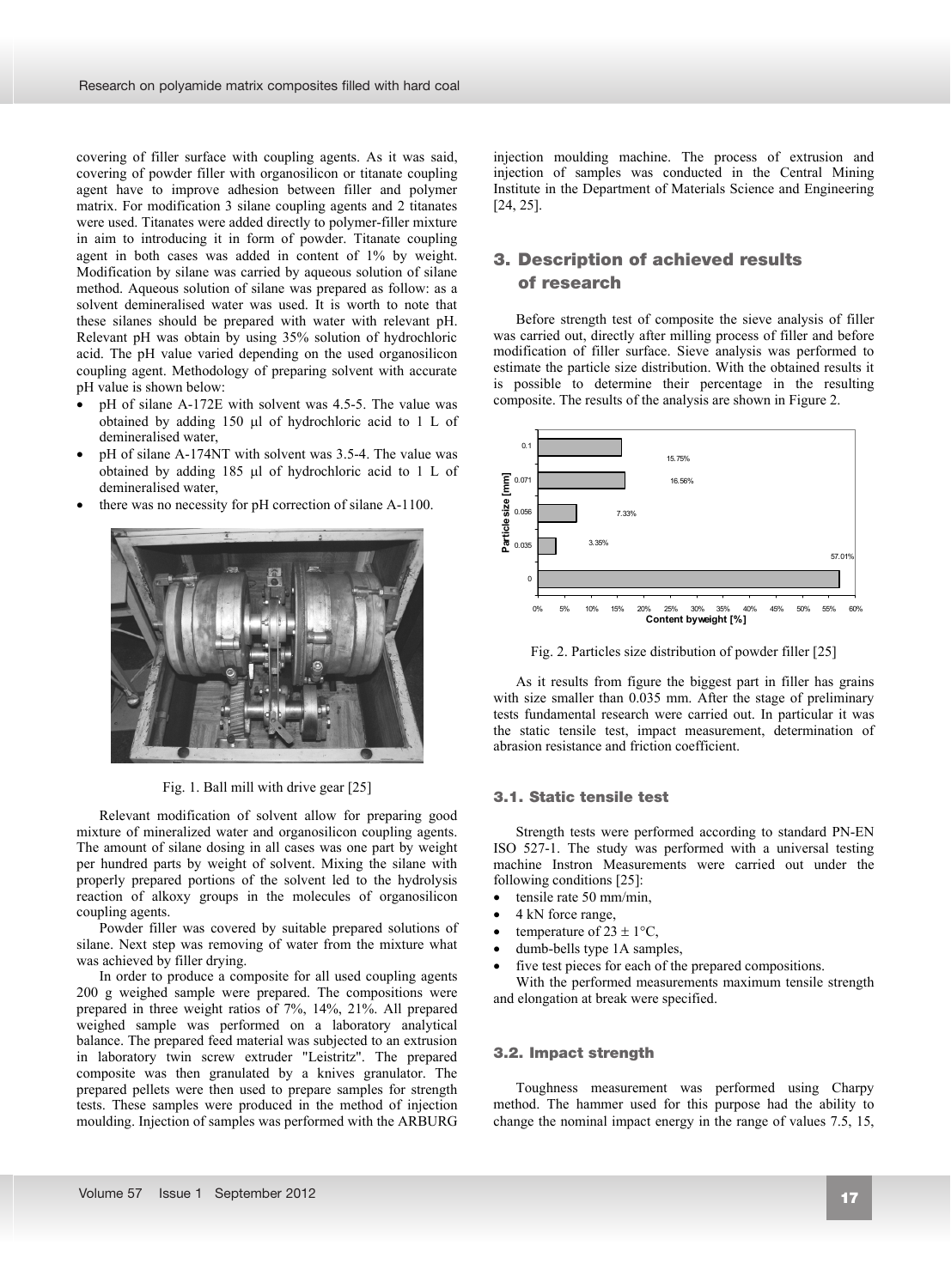25, 50 J. Impact test was performed according to standard PN-EN ISO 179-1:2000. The device with which a test was carried allow for direct reading of energy that was used to fracture the sample. The measurement was carried out according to the following guidelines [25]:

- nominal pendulum energy of 7.5 J,
- angle of falling pendulum  $160^\circ$ ,
- temperature of  $23 \pm 1$ °C,
- type1-shaped specimen with a notch A.

#### **3.3. Abrasion resistance** 3.3. Abrasion resistance

Abrasion resistance test was conducted to determine the influence of the filler and its modifications on abrasion of the obtained composites. The measurement was carried out according to PN-ISO 4649:2007. The test was carried out with the Schopper-Schlobach device. The result of the study was the determination of sample weight loss. The measurement was carried out under the following conditions [25]:

- temperature of  $23 \pm 1$ °C.
- abrasive cloth No. 60,
- contact pressure of the sample to the surface of the cylinder 10 N,
- distance travelled by the sample  $-40$  m.

### **3.4. Coefficient of friction**  3.4. Coefficient of friction

Determination of coefficient of friction has been done on the unit WTP / 1 based on the provided instructions. The device and the guidelines were developed in the Central Mining Institute of Materials Science and Engineering Department. The measurement was carried out under the following conditions [25]:

- temperature of 23  $\pm$ 1°C,
- substrate material St3 steel plate,
- sample contact force 20 N to the ground.

### **4. Results analysis**  4. Results analysis

Presented research results summarizes the previous work carried out in Division of Metallic and Polymeric Materials Processing. In Figures 3 and 4 results of carried strength test are presented. Presented results describe in detail influence of addition of powdered hard coal filler and its modifications on tensile strength and elongation at break. In the graphs used the following markings PA+Z is a polyamide/unmodified hard coal composite, whilst other markings are suitable for polyamide with hard coal modified by suitable coupling agent.

Results analysis show that the main effect on decrease in discussed properties had the content of the filler. As can be observed, there is a significant decrease in these two properties values in relation to unfilled polymer. In general, the organosilicon coupling agents yielded the worst results. However, for applied titanates the best effects were obtained for the contents of 14 and 21%.

The next stage of the analysis was to determine the impact strength, what is shown in Fig. 5.



Fig. 3. Effect of filler content and type of coupling agent on the tensile strength



Fig. 4. Effect of filler content and type of coupling agent on the elongation at break

As it results from data analysis increase of filler content results in decrease of toughness values. It can be concluded that the use of organosilicon coupling agents did not result in the formation of binding layer between filler and polymer. At the same time, for titanates better results in properties were obtained, whilst they also show downward trend resulting from filler content.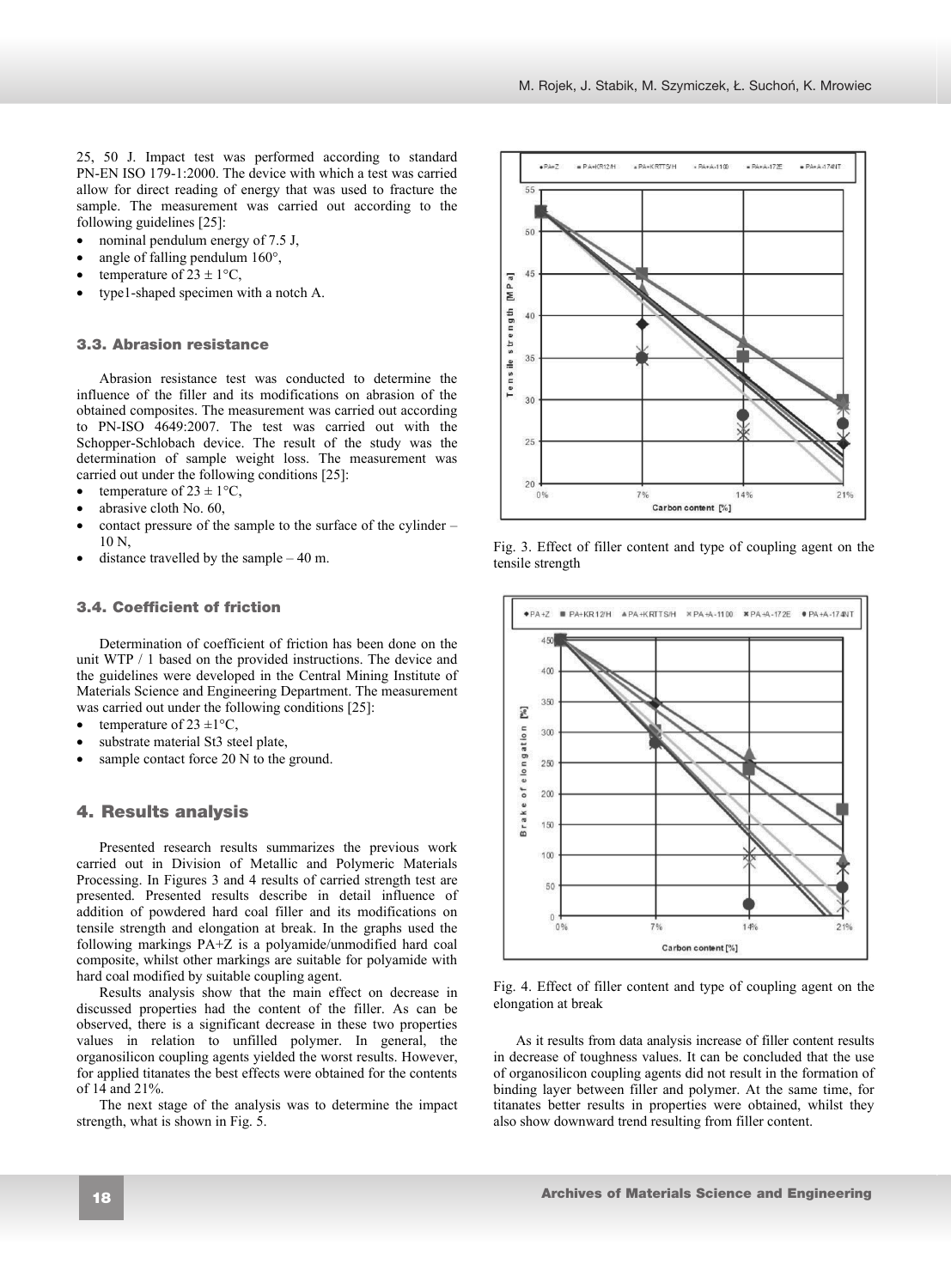The results of tribological tests, in particular, wear resistance and coefficient friction are presented in Figures 6, 7.



Fig. 5. Effect of filler content and the type of coupling agent on impact strength



Fig. 6. Effect of filler content and the type of coupling agent on the average weight loss of samples after the abrasion

The analysis of tribological properties leads to the conclusion that composites with filler modified with titanate coupling agents exhibit the lowest abrasion resistance. On the other side the lowest weight loss factor and in this way the highest abrasion resistance has a composite with filler modified with silane A-172E. At the same time the coefficient of friction showed the opposite tendency: the highest value was observed for the unmodified filler, then the composite with filler modified with organosilicon agents and the smallest for composite with filler modified with titanate adhesion promoters.



Fig. 7. Effect of filler content and type of coupling agent on the average value of the coefficient of friction

### **5. Conclusions** 5. Conclusions

The results showed a decrease in both mechanical and tribological properties of polymer/ hard coal composite. The same tendency was observed for both kinds of filler, unmodified and modified with coupling agents. As can be concluded the strongest influence on all properties exhibited filler content. This proves that no positive interaction between filler and polymer was achieved with applied adhesion promoters. Usage of filler surface modifiers did not lead to formation of adhesion bonds and hindered the contact at the polymer-filler interface. It can be concluded that expected adhesive bonds between polymer and filler were not developed. Therefore, there is necessity undertake further research with another coupling agents as modifiers of hard coal filler surface. The tusk is very difficult because chemical nature of hard coal is very complex. Coal chemistry depends not only on its type but also on the place where it is mined. Because typical coupling agents demonstrated no effect or even deteriorated searched properties in future research it is planned to investigate in detail chemical nature of applied hard coal and then to match surface modifiers to this nature.